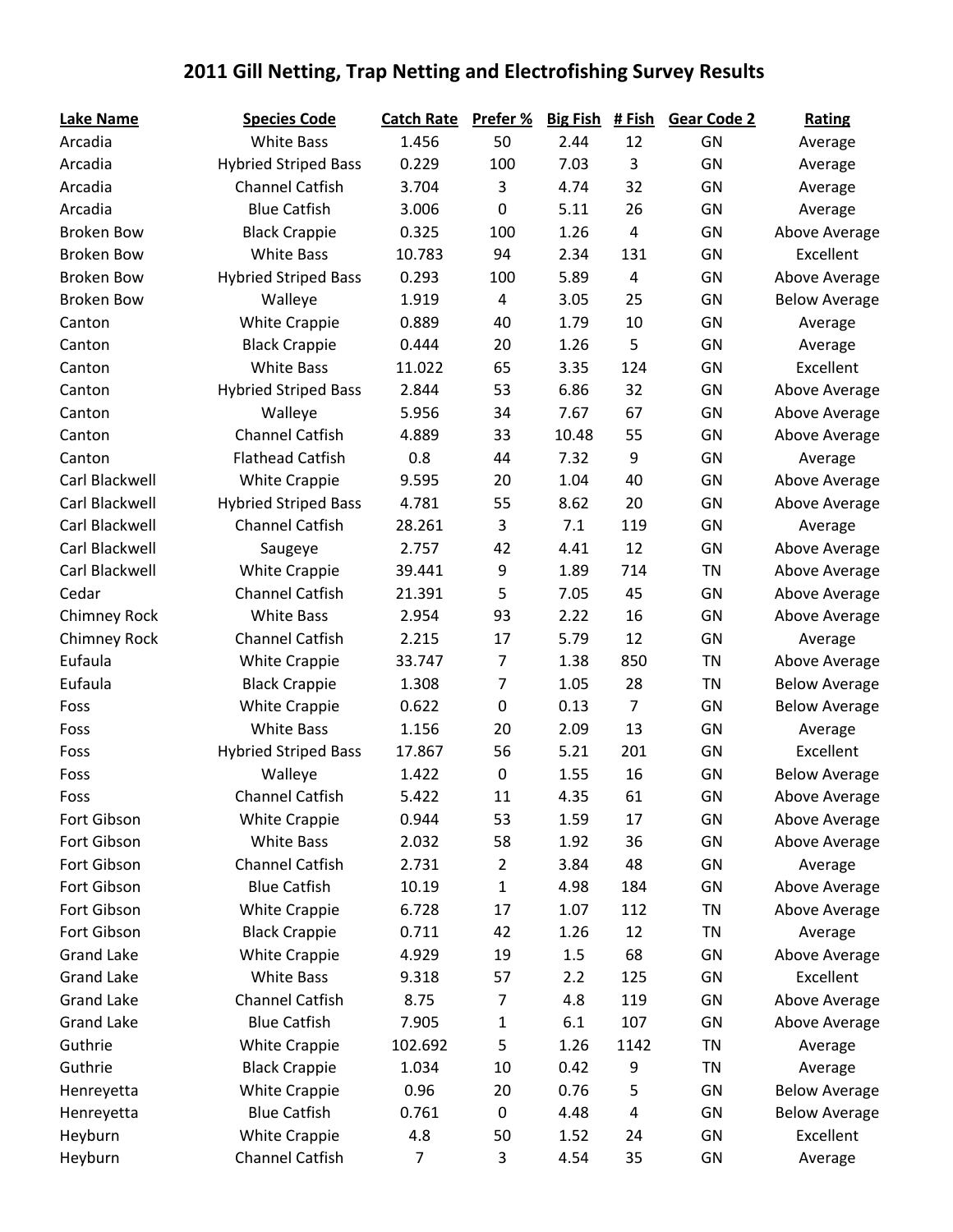| Heyburn             | <b>Blue Catfish</b>         | 7.4    | 0                | 3.73  | 37                      | GN        | Above Average        |
|---------------------|-----------------------------|--------|------------------|-------|-------------------------|-----------|----------------------|
| Hugo                | <b>White Crappie</b>        | 10.771 | 51               | 2.33  | 140                     | GN        | Excellent            |
| Hugo                | <b>Black Crappie</b>        | 0.741  | 50               | 0.95  | 10                      | GN        | Above Average        |
| Hugo                | <b>White Bass</b>           | 0.465  | 33               | 1.09  | 6                       | GN        | Average              |
| Hugo                | <b>Channel Catfish</b>      | 3.902  | 8                | 5.15  | 50                      | GN        | Average              |
| Hugo                | <b>Blue Catfish</b>         | 7.183  | 4                | 9.7   | 92                      | GN        | Average              |
| Hugo                | <b>Flathead Catfish</b>     | 0.469  | 67               | 4.41  | 6                       | GN        | Above Average        |
| Humphreys           | Saugeye                     | 60     | $\boldsymbol{0}$ | 0.27  | 45                      | EF        | Above Average        |
| Lawtonka            | <b>White Crappie</b>        | 2.334  | 45               | 1.08  | 20                      | GN        | Average              |
| Lawtonka            | <b>Black Crappie</b>        | 0.71   | 50               | 0.78  | 6                       | GN        | Above Average        |
| Lawtonka            | <b>White Bass</b>           | 13.335 | 59               | 1.79  | 111                     | GN        | Excellent            |
| Lawtonka            | <b>Channel Catfish</b>      | 5.389  | 43               | 14.19 | 44                      | GN        | Excellent            |
| Lawtonka            | Saugeye                     | 2.899  | 25               | 6.09  | 24                      | GN        | Above Average        |
| <b>Altus Lugert</b> | White Crappie               | 0.835  | 100              | 1.26  | $\overline{\mathbf{4}}$ | GN        | Average              |
| <b>Altus Lugert</b> | <b>White Bass</b>           | 5.426  | 85               | 1.15  | 26                      | GN        | Average              |
| Altus Lugert        | <b>Hybried Striped Bass</b> | 1.461  | 100              | 4.6   | $\overline{7}$          | GN        | Average              |
| <b>Altus Lugert</b> | Walleye                     | 6.887  | 21               | 4.75  | 33                      | GN        | Above Average        |
| <b>Altus Lugert</b> | <b>Channel Catfish</b>      | 7.096  | $\boldsymbol{0}$ | 1.64  | 34                      | GN        | Average              |
| Lynn Lane           | <b>White Crappie</b>        | 3.84   | 37               | 0.84  | 16                      | GN        | Above Average        |
| Lynn Lane           | <b>White Bass</b>           | 4.32   | 67               | 1.89  | 18                      | GN        | Above Average        |
| Lynn Lane           | <b>Channel Catfish</b>      | 8.4    | 5                | 3.85  | 35                      | GN        | Above Average        |
| Lynn Lane           | <b>Blue Catfish</b>         | 1.68   | 0                | 0.79  | 7                       | GN        | <b>Below Average</b> |
| Murray              | <b>White Bass</b>           | 7.345  | 80               | 1.16  | 101                     | GN        | Above Average        |
| Murray              | Walleye                     | 1.018  | $\boldsymbol{0}$ | 2.5   | 14                      | GN        | <b>Below Average</b> |
| Murray              | <b>Channel Catfish</b>      | 1.6    | 9                | 5.34  | 22                      | GN        | <b>Below Average</b> |
| Oologah             | <b>White Crappie</b>        | 3.057  | 58               | 1.19  | 38                      | GN        | Above Average        |
| Oologah             | <b>White Bass</b>           | 7.979  | 15               | 1.85  | 99                      | GN        | Above Average        |
| Oologah             | <b>Channel Catfish</b>      | 2.733  | 9                | 4.42  | 34                      | GN        | Average              |
| Oologah             | <b>Blue Catfish</b>         | 14.552 | 1                | 5.89  | 179                     | GN        | Above Average        |
| Ponca City          | <b>White Crappie</b>        | 9.846  | 11               | 0.63  | 47                      | GN        | Above Average        |
| Ponca City          | <b>White Bass</b>           | 2.732  | 23               | 0.97  | 13                      | GN        | Average              |
| Ponca City          | <b>Hybried Striped Bass</b> | 4.05   | 42               | 2.44  | 19                      | GN        | Above Average        |
| Ponca City          | <b>Channel Catfish</b>      | 4.496  | 28               | 5.42  | 21                      | GN        | Above Average        |
| Ponca City          | Saugeye                     | 2.336  | 36               | 3.81  | 11                      | GN        | Average              |
| <b>Pretty Water</b> | <b>White Crappie</b>        | 2.16   | 56               | 1.93  | 9                       | GN        | Above Average        |
| Pretty Water        | <b>Channel Catfish</b>      | 6      | 9                | 6.52  | 23                      | GN        | Average              |
| Sahoma              | <b>White Crappie</b>        | 9.54   | 1                | 0.55  | 64                      | GN        | Above Average        |
| Sahoma              | <b>Hybried Striped Bass</b> | 5.217  | 20               | 4.77  | 35                      | GN        | Above Average        |
| Sahoma              | <b>Channel Catfish</b>      | 5.516  | 38               | 8.13  | 37                      | GN        | Above Average        |
| Sardis              | <b>White Crappie</b>        | 30.501 | 13               | 1.05  | 534                     | <b>TN</b> | Above Average        |
| Skiatook            | <b>White Crappie</b>        | 15.089 | 12               | 1.36  | 251                     | <b>TN</b> | Average              |
| Sooner              | <b>White Crappie</b>        | 0.374  | 25               | 0.75  | $\overline{\mathbf{4}}$ | GN        | Average              |
| Sooner              | <b>White Bass</b>           | 2.479  | 64               | 1.23  | 25                      | GN        | Above Average        |
| Sooner              | <b>Striped Bass</b>         | 0.366  | $\boldsymbol{0}$ | 3.49  | 4                       | GN        | <b>Below Average</b> |
| Sooner              | <b>Hybried Striped Bass</b> | 5.835  | 87               | 2.69  | 60                      | GN        | Excellent            |
| Sooner              | <b>Channel Catfish</b>      | 4.338  | $\overline{2}$   | 3.86  | 46                      | GN        | Average              |
| Sooner              | <b>Blue Catfish</b>         | 0.663  | 57               | 13.89 | 7                       | GN        | Average              |
| Texoma              | White Crappie               | 1.823  | 89               | 2.12  | 44                      | GN        | Above Average        |
| Texoma              | <b>White Bass</b>           | 6.235  | 49               | 2.46  | 172                     | GN        | Above Average        |